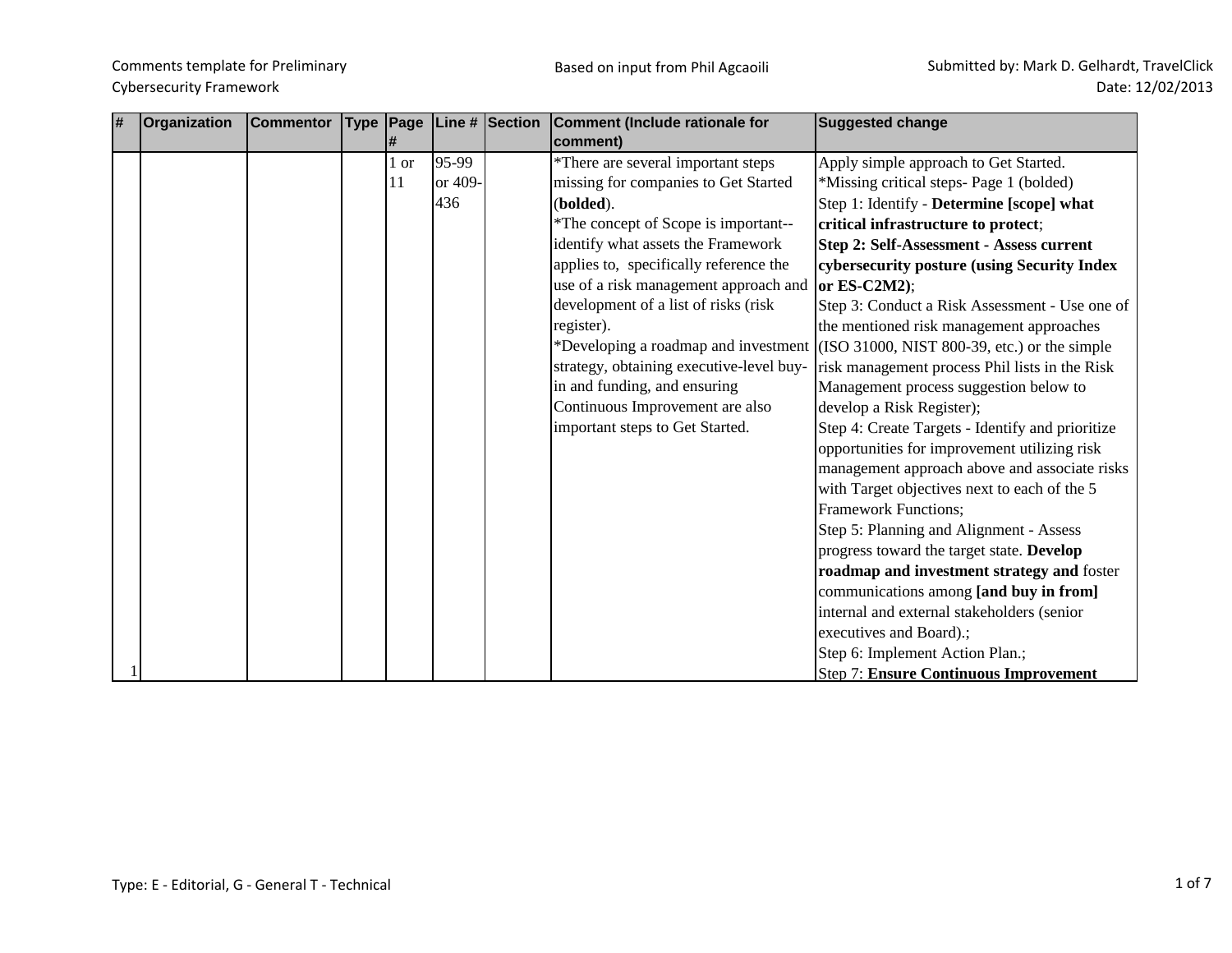|  |  | 174- | <sup>*</sup> The listed risk management                                      | Provide simple risk management process to Get                                                  |
|--|--|------|------------------------------------------------------------------------------|------------------------------------------------------------------------------------------------|
|  |  | 179  | approaches (NIST 800-39, ISO 31000,                                          | Started in the Framework document. Suggested                                                   |
|  |  |      | etc.) are not trivial and providing a                                        | entry-- 5 Step Risk Management Process:                                                        |
|  |  |      | simple risk management approach will                                         | Step 1 - Identify risks                                                                        |
|  |  |      | help many Get Started.                                                       | Step 2 - Prioritize list of risk findings (Risk)                                               |
|  |  |      |                                                                              | <sup>*</sup> The 5 Step Risk Management Process Register) and determine if you need to Remove, |
|  |  |      | is a very basic, but common approach to Reduce, Transfer, or Accept the risk |                                                                                                |
|  |  |      |                                                                              | risk management that will help progress Step 3 - Establish security roadmap towards            |
|  |  |      | security decision making and help with addressing identified risks           |                                                                                                |
|  |  |      | prioritization.                                                              | Step 4 - Obtain executive level approval and                                                   |
|  |  |      |                                                                              | funding for roadmap                                                                            |
|  |  |      |                                                                              | Step 5 - Continuously assess program using                                                     |
|  |  |      |                                                                              | Security Index                                                                                 |
|  |  |      |                                                                              |                                                                                                |
|  |  |      |                                                                              |                                                                                                |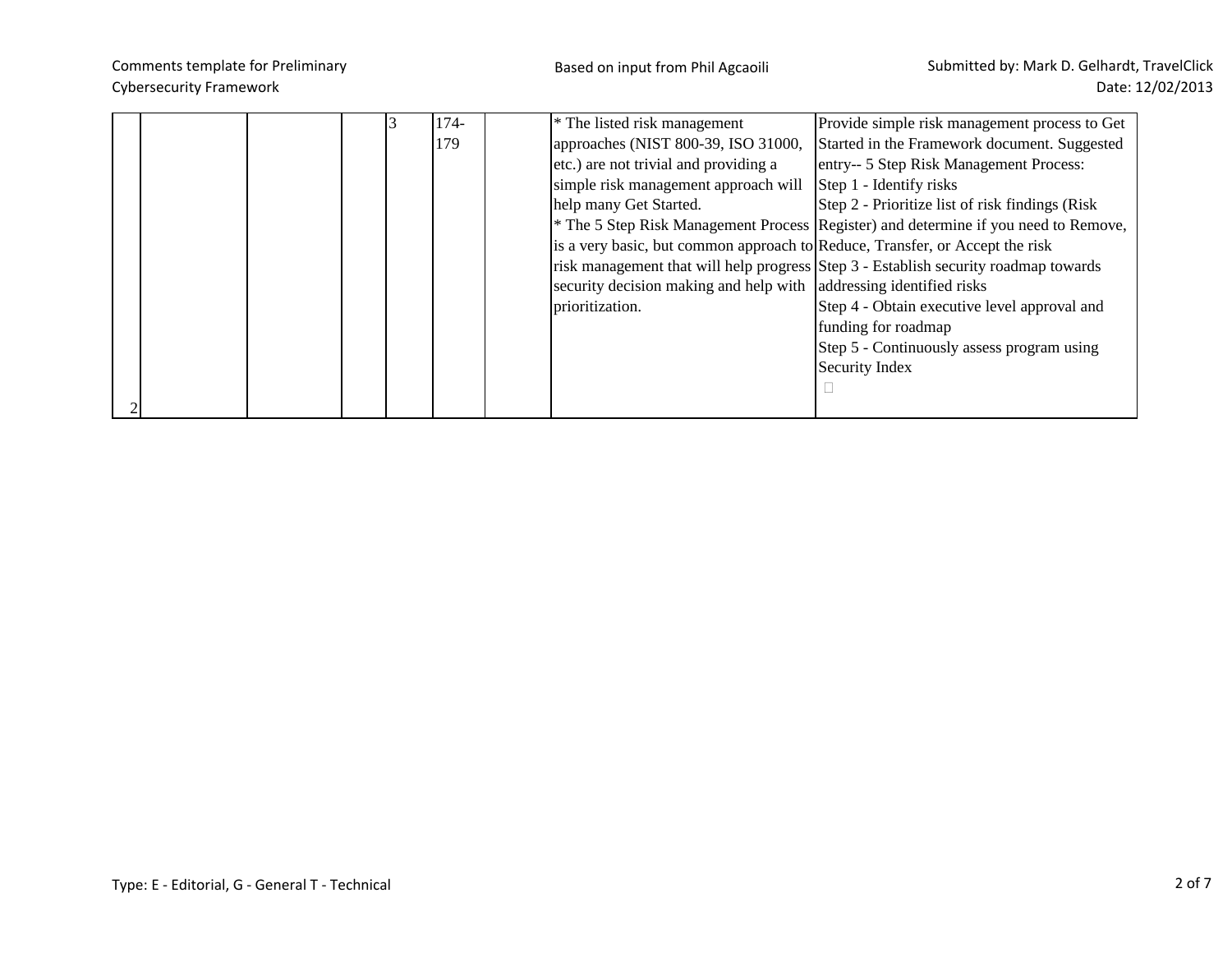|   |  |    | $7-8, 9-281-$ | *Aligned with most consultant/audit                      | *Offer options for a simple Self-Assessment     |
|---|--|----|---------------|----------------------------------------------------------|-------------------------------------------------|
|   |  | 10 | 306,          | security program assessments and uses                    | (e.g. Security (CMM) Index and ES-C2M2).        |
|   |  |    | $321 -$       | <b>CMM</b>                                               | *Use CMM/CMMI as a simple self-assessment       |
|   |  |    | 389           | *Use constructive, non-regulatory                        | methodology for the CSF 5 Functions and         |
|   |  |    |               | language like Security Index where we                    | associated charts/graphs                        |
|   |  |    |               | can set our own Goals or Targets                         | SCMMI Index 1 - Initial / Ad-hoc - Not          |
|   |  |    |               | *ES-C2M2 uses similar approach                           | Implemented                                     |
|   |  |    |               | (embedded to assess each MIL)--Not                       | SCMMI Index 2 - Repeatable / Managed (Risk      |
|   |  |    |               | implemented, Partially implemented,                      | Informed) - Partially Implemented               |
|   |  |    |               | Largely implemented, Fully                               | SCMMI Index 3 - Defined - Largely               |
|   |  |    |               | implemented, and Achieved--found in                      | Implemented                                     |
|   |  |    |               | the ES-C2M2_Self-                                        | SCMMI Index 4 - Quantitatively Managed -        |
|   |  |    |               | Evaluation_Toolkit_2of2.zip in the ES- Fully Implemented |                                                 |
|   |  |    |               | C2M2 Report Builder spreadsheet                          | SCMMI Index 5 - Optimizing - Achieved           |
|   |  |    |               | *Tiers and Profiles is a confusing and                   | * Set Goals or Targets associated with Security |
|   |  |    |               | <b>NEW</b> construct. We can move to this in Index       |                                                 |
|   |  |    |               | CSF version 2.0, but let's not start here.               |                                                 |
|   |  |    |               | No one raised their hands in the Raleigh                 |                                                 |
|   |  |    |               | workshop when we polled the group                        |                                                 |
|   |  |    |               | "Do you know how to use Tiers and                        |                                                 |
|   |  |    |               | Profiles?"                                               |                                                 |
|   |  |    |               | *Suggest that NIST use a                                 |                                                 |
|   |  |    |               | SurveyMonkey to continue to broadly                      |                                                 |
|   |  |    |               | poll this question.                                      |                                                 |
|   |  |    |               | *Security [Capability Maturity Model]                    |                                                 |
|   |  |    |               | Index is a simple construct and broadly                  |                                                 |
|   |  |    |               | used already without people knowing                      |                                                 |
| 3 |  |    |               | they're using it, they just are.                         |                                                 |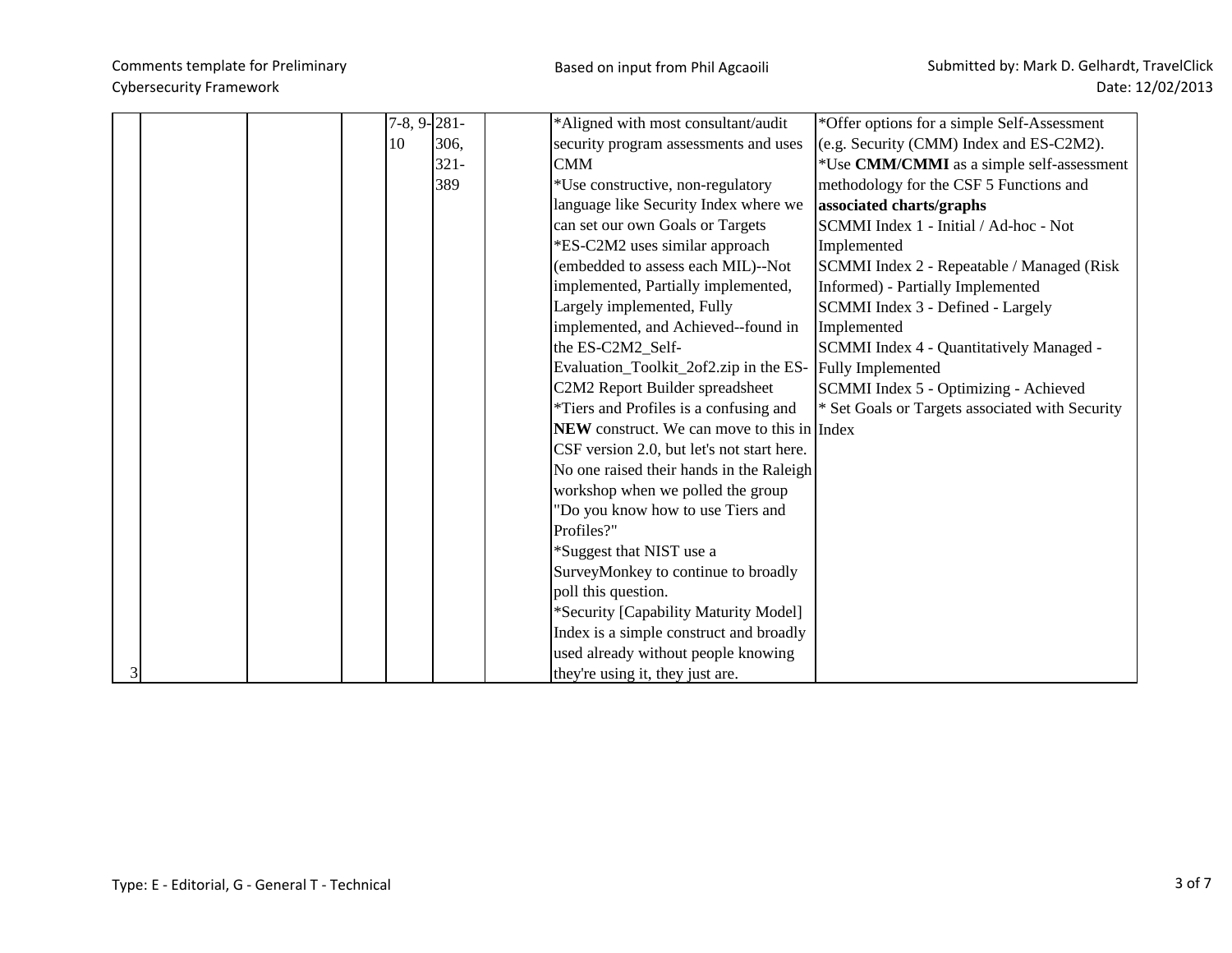|   |  | 13-26 457- | 477 | *Cross mapping allows each of the<br>prominent, core security standards<br>to stand on its own merits and allows<br>companies that have adopted at least<br>one of the security standards apply the<br>specific security standard.<br>*H2Cross mapping allows each<br>standard to clearly show what a<br>company is doing to adopt/implement<br>the Cybersecurity Framework with                                                                                                                                                                                                                      | Cross map prominent security standards in the<br>Informative References.<br>identified in the Information References 1: Use the Alternative View version of Appendix<br>A. The consolidated view (or mash up view) in<br>the Preliminary Framework Cybersecurity.pdf is<br>confusing.<br>2: Also provide a spreadsheet version of<br><b>Appendix A with the Alternative View similar</b><br>to what you released prior to Raleigh for the<br>consolidate/mash-up view of Appendix A /<br><b>Framework Core.XLSX</b> |
|---|--|------------|-----|-------------------------------------------------------------------------------------------------------------------------------------------------------------------------------------------------------------------------------------------------------------------------------------------------------------------------------------------------------------------------------------------------------------------------------------------------------------------------------------------------------------------------------------------------------------------------------------------------------|---------------------------------------------------------------------------------------------------------------------------------------------------------------------------------------------------------------------------------------------------------------------------------------------------------------------------------------------------------------------------------------------------------------------------------------------------------------------------------------------------------------------|
|   |  |            |     | respect to the other security standards.                                                                                                                                                                                                                                                                                                                                                                                                                                                                                                                                                              | http://www.nist.gov/itl/upload/preliminary_cybe<br>rsecurity_framework-framework_core.xlsx                                                                                                                                                                                                                                                                                                                                                                                                                          |
| 5 |  | 13-26 457- | 477 | *Without a through cross mapping,<br>NIST will have put into question the<br>thoroughness of the existing security<br>References cannot fulfill a specific<br>Subcategory element (row).<br>*NIST will also have effectively created<br>a new security standard without<br>thoroughly performing the cross<br>mappings.<br>*Missing several controls that have<br>been known to fail such as ISO\IEC<br>27001:2005 A.10.9.1, A.10.9.2,<br>A.10.9.3, and A.8.2.2 that have been<br>ideitified by HISPI as controls that have<br>consistently failed in 2012 that led to<br>compromised protected data. | 1: Must ensure NIST, COBIT, CSC, and ISO<br>cross mappings are thorough/complete mappings<br>(there are too may "NA" entries).<br>standard if a standard in the Informative 2: Ensure ISO IEC 27001:2005 A.10.9.1,<br>A.10.9.2, A.10.9.3, and A.8.2.2 are listed in the<br>controls listings.                                                                                                                                                                                                                       |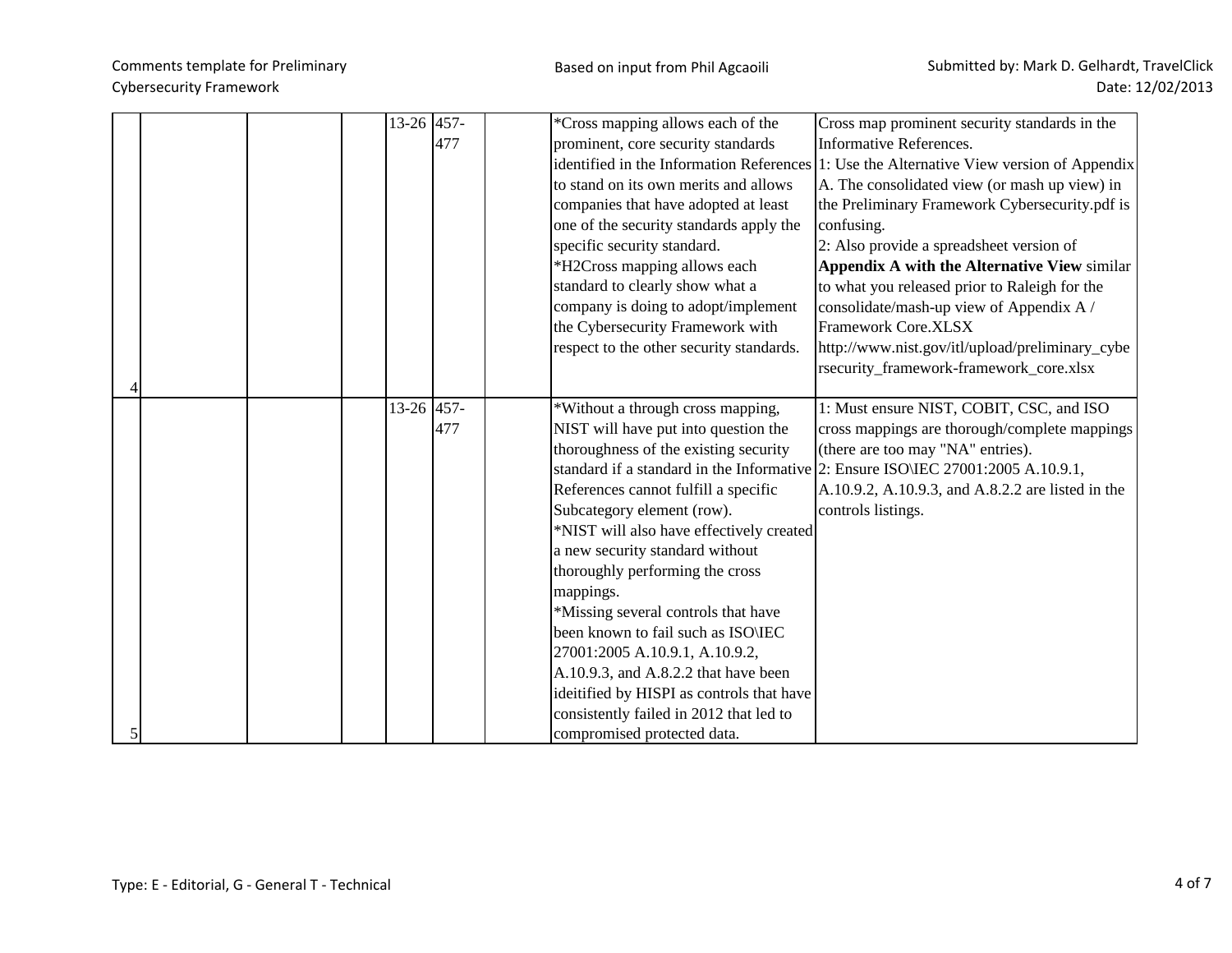|  |  | $13-26$ 457- |     | *The CSA CCM is open source              | Use existing cross mappings such as the CSA |
|--|--|--------------|-----|------------------------------------------|---------------------------------------------|
|  |  |              |     |                                          |                                             |
|  |  |              | 477 | material, where other cross mappings     | <b>CCM</b>                                  |
|  |  |              |     | cost money, and the CSA is willing to    |                                             |
|  |  |              |     | work with NIST and US government to      |                                             |
|  |  |              |     | keep this cross mapping up to date.      |                                             |
|  |  |              |     | *The CSA CCM have been updated           |                                             |
|  |  |              |     | frequently (every 6 to 18 months). The   |                                             |
|  |  |              |     | CCM applies to single and to multi-      |                                             |
|  |  |              |     | tenant entities and is based on ISO and  |                                             |
|  |  |              |     | HITRUST.                                 |                                             |
|  |  |              |     | *CSA CCM already covers cloud which      |                                             |
|  |  |              |     | will become critical infrastructure.     |                                             |
|  |  |              |     | *Phil and CSA is reconfiguring the       |                                             |
|  |  |              |     | CSA CCM to resemble the Framework        |                                             |
|  |  |              |     | by default. Release date is TBD but will |                                             |
|  |  |              |     | be available by the end of the year.     |                                             |
|  |  |              |     |                                          |                                             |
|  |  |              |     |                                          |                                             |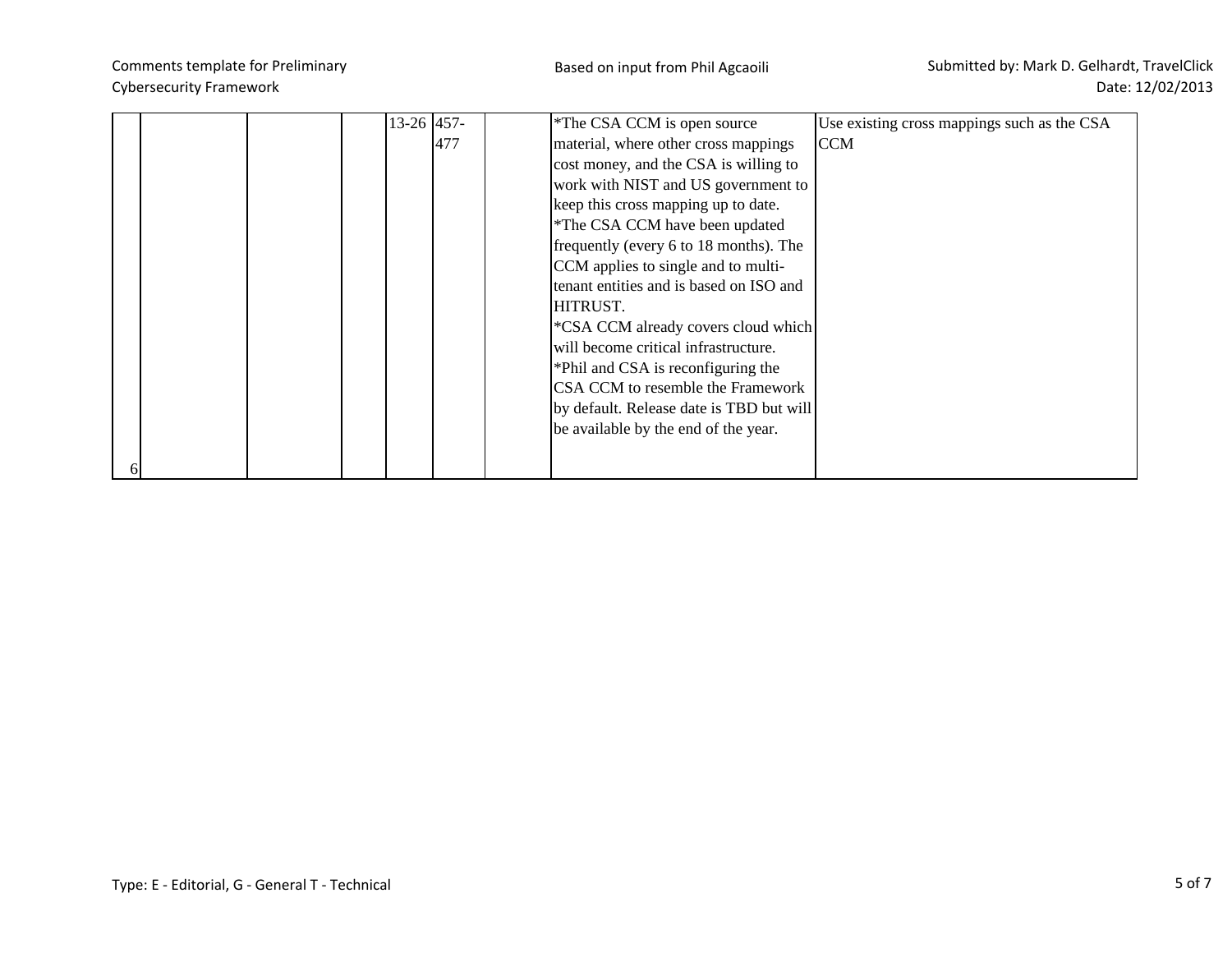| <b>New</b><br>New<br>*Examples--SANS Quick Wins,                                                    | Implement te Quick Wins approach. Identify      |
|-----------------------------------------------------------------------------------------------------|-------------------------------------------------|
|                                                                                                     |                                                 |
| Pages Lines<br>Australian Signals Directorate Sweet                                                 | what controls failed the most from breach data  |
| Spot, and HISPI Top 20 ISO\IEC<br>and analysis reports.<br>Sugge                                    |                                                 |
| 27001:2005 Annex A Mitigating<br>Start Here (CSF Quick Wins):<br>st                                 |                                                 |
| addin<br>Controls<br>1. Patch Applications/Systems                                                  |                                                 |
| 2. OWASP 10 - SQL Injection/XSS<br>*Use breach analysis<br>g a                                      |                                                 |
| Quick<br>reports-Ponemon, VZ, Mandiant,                                                             | 3. Look at your logs and detect signs of        |
| compromise/attacks<br>Wins<br>SANS, HISPI, Trustwave, and                                           |                                                 |
| Microsoft<br>4. Limit admin/privilege access<br>Sectio                                              |                                                 |
| *Approach identifies priorities<br>n or a                                                           | 5. Continuously scan for and remediate critical |
| *Cost benefit obtained through adoption security vulnerabilities<br>add a                           |                                                 |
| of a small subset of controls known to<br>Get                                                       |                                                 |
| <b>Starte</b><br>fail                                                                               |                                                 |
| *Can be different by Sector and Sub-<br>d                                                           |                                                 |
| Sectio<br>sector, but believe that there are some                                                   |                                                 |
| universal truths on controls failures<br>n with                                                     |                                                 |
| Quick<br>when it comes to technology controls                                                       |                                                 |
| Wins<br>- The Cybersecurity Framework                                                               |                                                 |
| released to date is missing controls that                                                           |                                                 |
| already have been known to fail                                                                     |                                                 |
| according to the HISPI 20 ISO 27001                                                                 |                                                 |
| top failures-A.10.9.1, A.10.9.3,                                                                    |                                                 |
| A.10.9.3, and A.8.2.2 should be                                                                     |                                                 |
| controls listed in the Informative                                                                  |                                                 |
| References but are not. These controls                                                              |                                                 |
| have failed the most in 2012 and have                                                               |                                                 |
| led to protected personal data breaches                                                             |                                                 |
|                                                                                                     |                                                 |
| that were reported.<br>******                                                                       |                                                 |
|                                                                                                     |                                                 |
| 1 Patch Annlications/Systems (cited by<br>NIST and/or DHS will need to do more<br>New<br><b>New</b> | Framework "Adoption" should be Framework        |
| leg work to determine what constitutes<br>'Implementation"                                          |                                                 |
| implementation, but can leverage the                                                                |                                                 |
| Security Index to help anser that                                                                   |                                                 |
| question versus using Tiers and                                                                     |                                                 |
|                                                                                                     |                                                 |